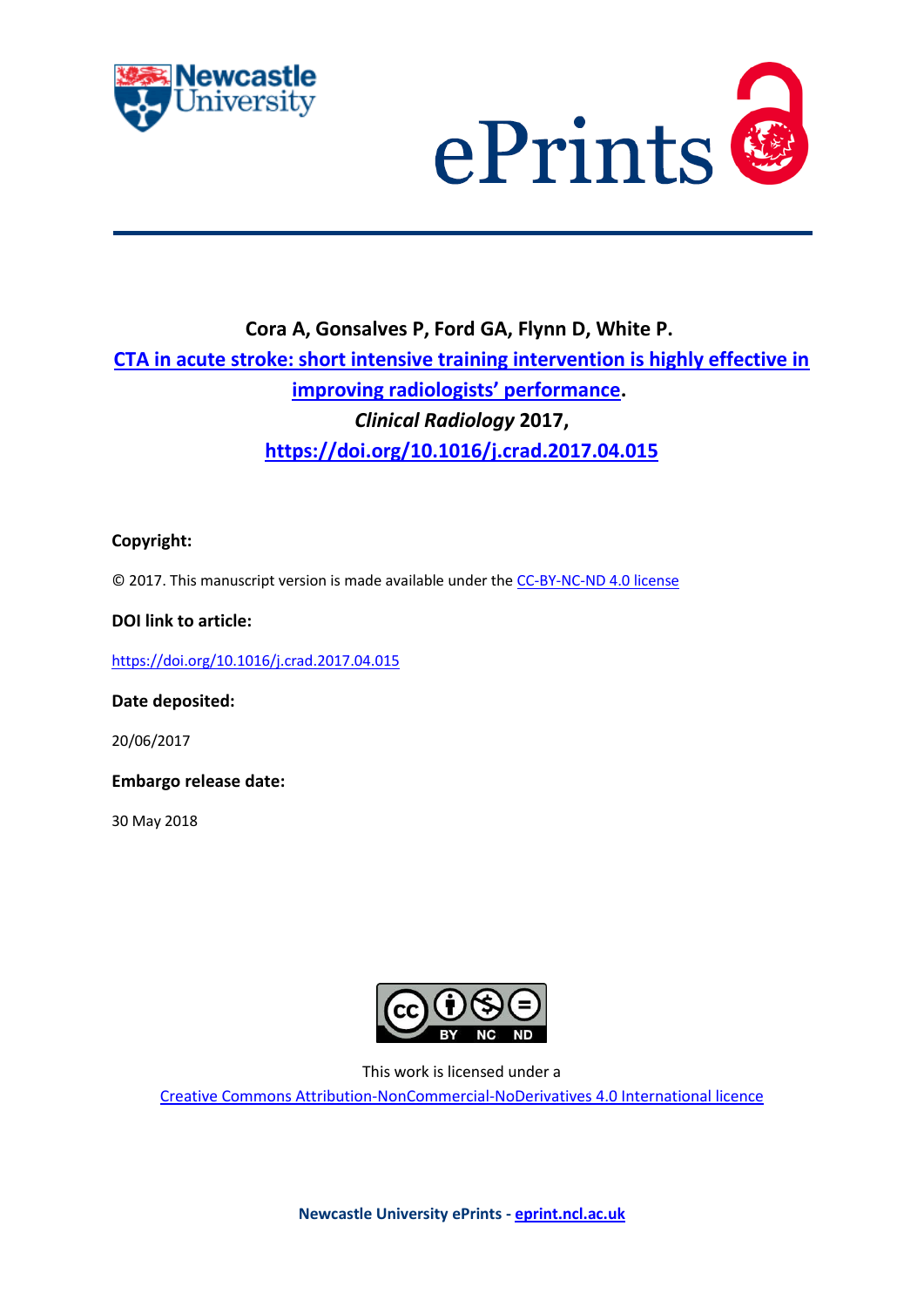# Introduction

Stroke is the 2<sup>nd</sup> commonest cause of death worldwide affecting 6.7 million patients and representing 11.9% of all deaths  $^1$ . In the UK, stroke is the largest cause of disability in adults; half of all stroke survivors are dependent on carers with activities of daily living <sup>2</sup>. Until recently, intravenous thrombolysis (IVT) was the only available hyper-acute treatment, but mechanical thrombectomy is now a proven therapeutic option for patients presenting with acute ischaemic stroke caused by proximal large artery occlusion (LAO). There have been 8 recently published positive mechanical thrombectomy trials <sup>3-10</sup>. NICE (National Institute for Health and Care Excellence) has approved thrombectomy for use in the NHS (National Health Service)<sup>11</sup>. Proximal LAO accounts for ~40% of ischaemic strokes<sup>12</sup> and this group of stroke patients present with the biggest deficits (so often present quickly) but respond least well to IVT with a disproportionately high disability burden as a result.<sup>13</sup>

Fast and accurate assessment of patients potentially suitable for acute interventional management is critical to offer the best treatment. In our regional teaching hospitals out of hours CT/CTA scans are provisionally reported by a general radiology (specialist) trainee. The supervising on call neuroradiology consultant, although available for giving a second opinion at any time, will review all scans and document any disparities within 1-12h.

Traditional preparation for starting Radiology on-call consists in the usage of teaching collections, lectures and rotations into the different radiological specialties. In a traditional teaching file only key images are provided, which allows many pathologies to be presented in a limited time. Simulation training enables users to experience a more real life experience of reporting cases and using different visualisation tools (e.g. windowing, reconstructions) to accurately interpret the imaging examinations. This method of training has become widely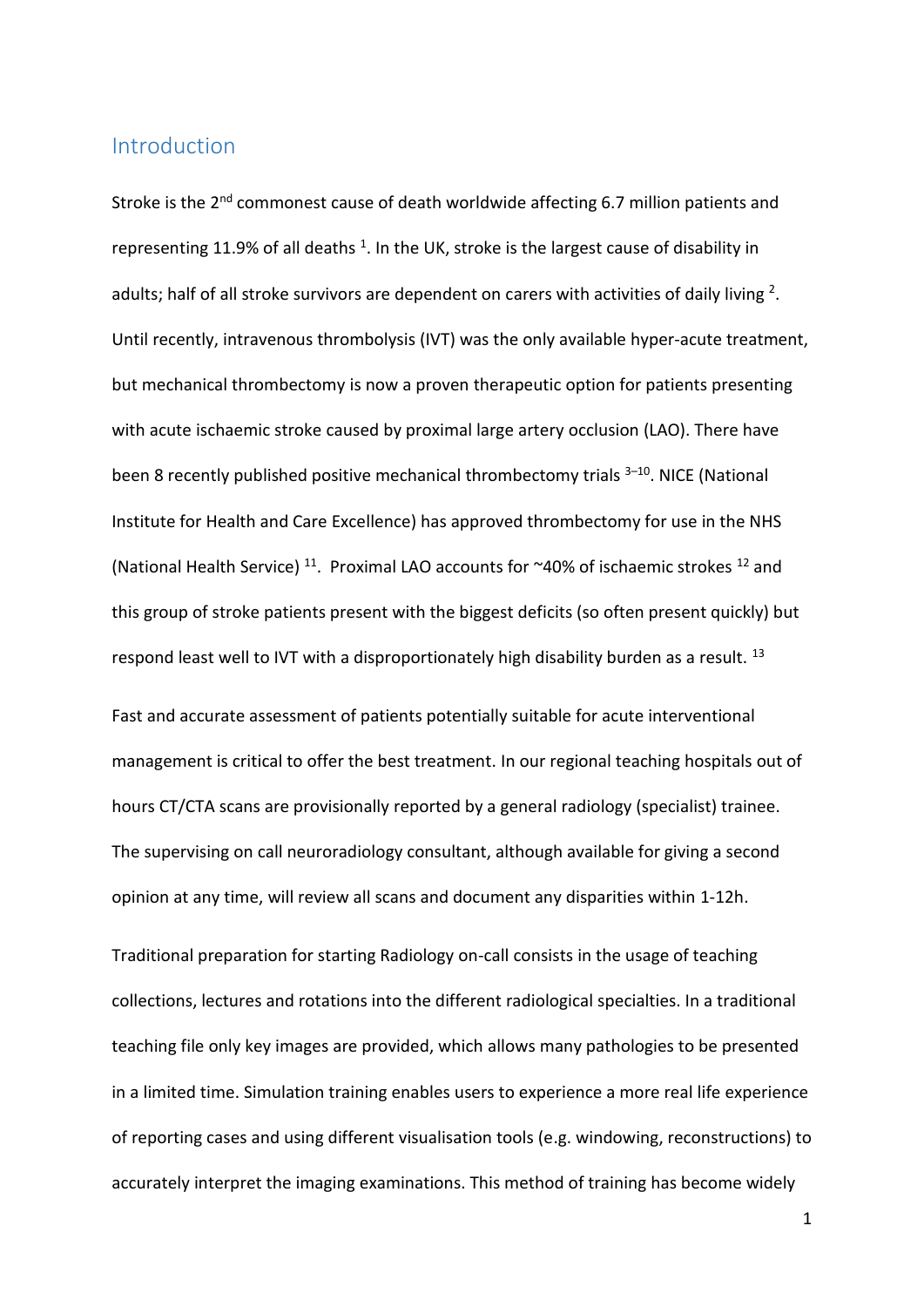used in interventional specialties, including interventional radiology. With digital imaging now ubiquitous, it is much easier to implement digital simulation teaching resources into diagnostic radiology. The opportunity to participate in training within a safe environment where trainees can review and report entire examinations promotes confidence, especially at the beginning of on-call commitments.

The purpose of this study was to develop simulated radiology training for reviewing CTAs of patients presenting with hyperacute ischaemic stroke. A validated case archive (VCA) was used together with a few short presentations on relevant anatomy, CTA technique and CTA reporting tips to create a full day training course. We then reviewed the reports of the radiology trainees pre and post CTA training day to assess whether it had impacted on their reporting performance and confidence.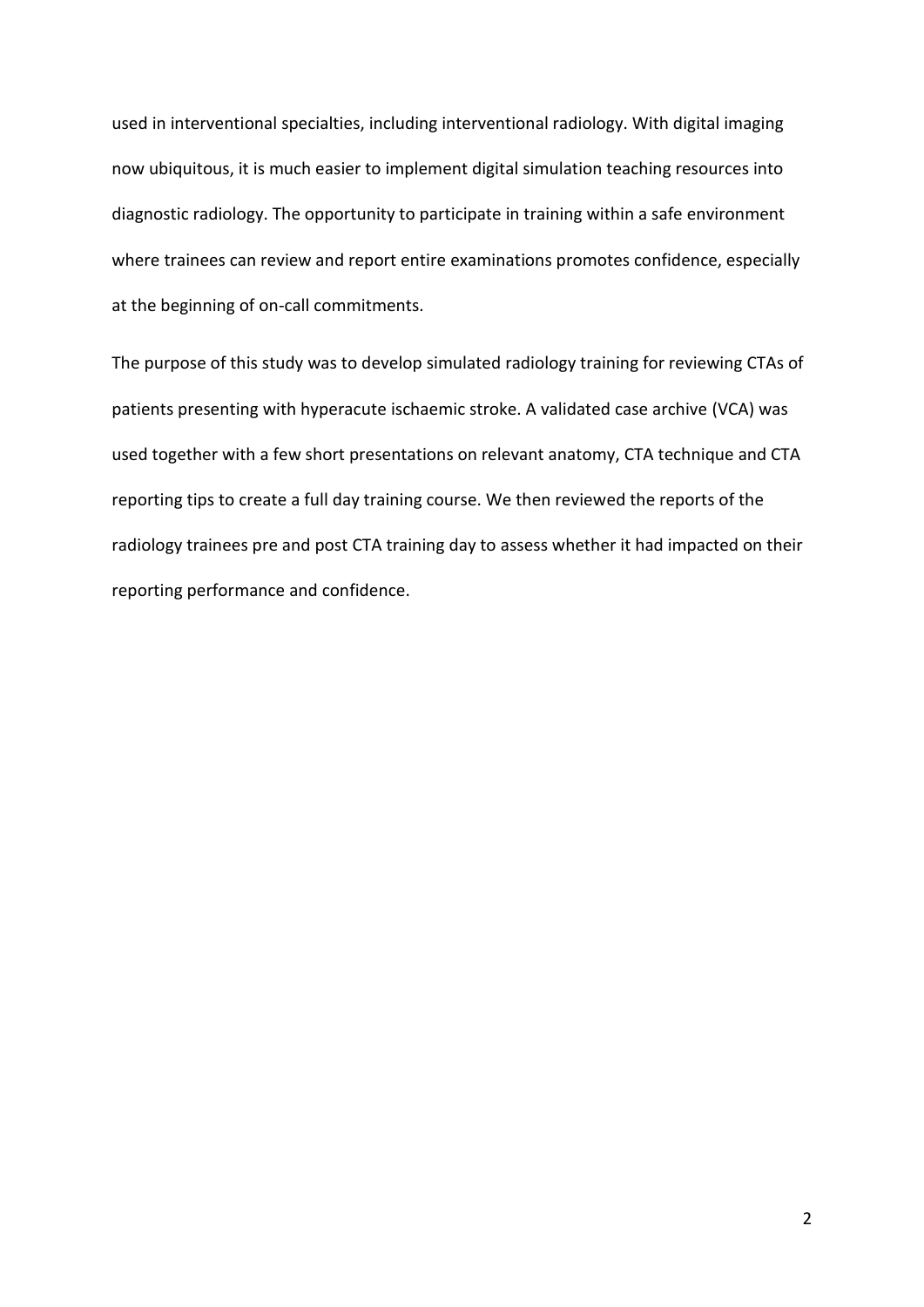## Materials and Methods

#### Validated Case Archive Development

As a first step, the scans of 364 patients presenting over a period of seven months with clinical details of acute stroke symptoms were reviewed. From these, all CTA scans were reviewed and assessed for their image quality. Fifty cases were subsequently selected for the development of a VCA. The intention was to have a mixture of normal scans, which would be used to practice and develop a methodology of assessing these examinations, a few cases with normal anatomical variants, which are important to recognise and finally a mix of stroke and non-stroke pathologies that are typically encountered. Seven of the VCA cases were normal with common normal anatomical variants. The other 43 scans had significant primary vascular pathology responsible for the patient's symptoms and six scans were included because they also had secondary incidental but significant findings. These 50 CTA cases were validated by three neuroradiologists (2 consultants, 1 fellow) who reviewed all images and recorded all the findings. Two neuroradiologists reviewed any discrepancies and a consensus was obtained to create a reference standard based on a combination of the consensus imaging findings, clinical findings and clinical course plus evolution on any subsequent imaging.

After obtaining permission from the Trust Caldicott guardian, the anonymised CT brain/CTA image DICOM data sets were exported to Osirix<sup>14</sup>. In order to allow the reporting experience to be as close to real life as possible, the (anonymised) presenting clinical details and key past medical history of each patient were noted by transcription from electronic patient records and by obtaining patient's notes in selected cases.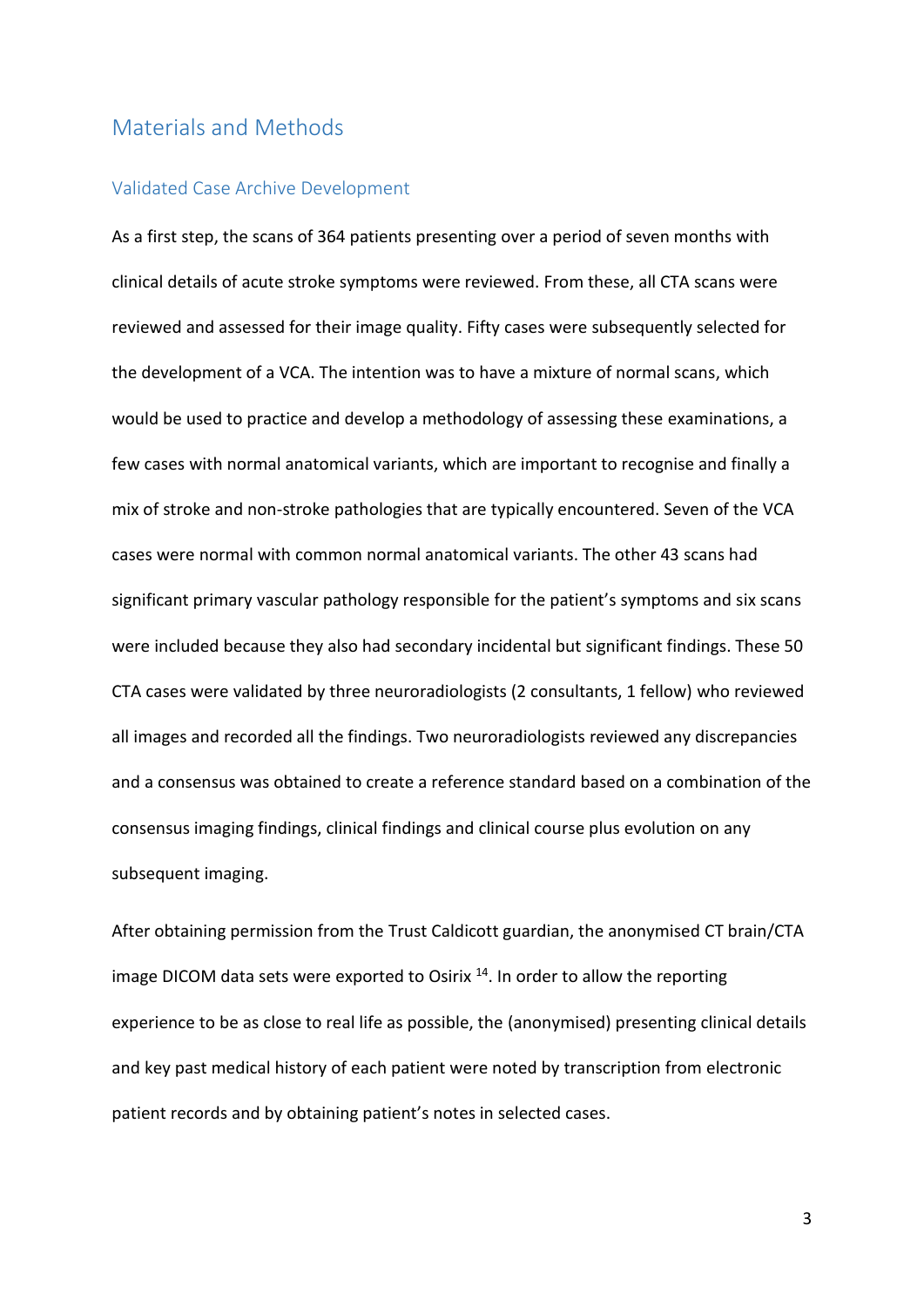A report type document was attached to every single examination in Osirix. This report included the clinical presentation along with any relevant medical history, the reference standard scan findings noting findings both on the unenhanced brain and the CTA sequences, and finally any acute treatment given to the patient as well as the medium-term clinical outcome (3-6 months).

### Osirix MacLab

The training days were delivered in a purpose built radiology training centre which has 12 Apple 27" retina iMacs each running Osirix 64bit <sup>14</sup>. This software has the capability to handle large datasets, it allows the user to view and manipulate DICOM files and it has all the standard PACS functions built in; including more complex functions such as multiplanar reformats, volume rendering and vessel analysis (Figure 1 and Figure 2). Video tutorials on how to use Osirix and its capabilities are freely available online at http://www.osirixukusergroup.org/video-tutorials.

The networked set-up allows for lectures and cases to be displayed on each individual workstation and on the large wall mounted monitor. This allows trainers to demonstrate subtle and complex findings to the trainees.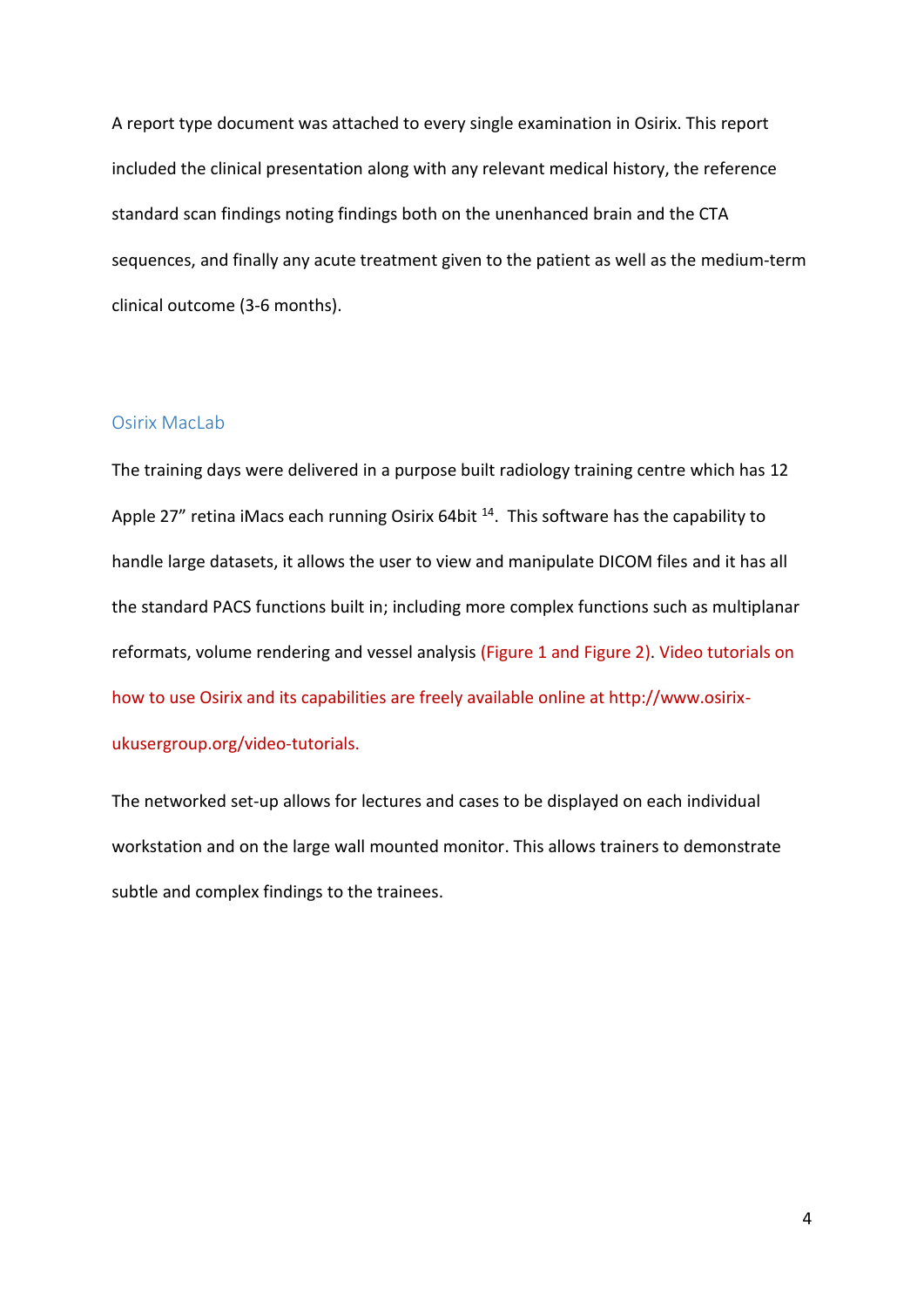#### Radiology Trainee Participation

A full training day consisting of three 30 minutes lectures followed by simulation training was developed. The lectures covered the importance of acute stroke imaging including a review of recent evidence for imaging in acute stroke, the technical requirements, neurovascular anatomy and a methodological approach of how to interpret and report these scans. The remainder of the day, trainees worked at their own pace through suggested VCA cases before reviewing them with the facilitator (neuroradiology fellow &/or consultant). Trainees evaluated 15 to 20 VCA cases during the course of the day.

Between September 2015 to September 2016, all radiology trainees performing on-call duty at our institution attended this course. In total 44 trainees attended 1 of 4 training days. The training days were organised according to neuroradiologists' availability and typically two trainers delivered the programme on each day.

### Assessment of Performance

Radiology trainees reports pre and post CTA training were reviewed and assessed objectively for amendments to the original provisional reports. The amendments added by consultant neuroradiologists were then categorised as major or minor.

A major discrepancy (error) was defined as a significant finding which if mentioned on the initial report definitely/probably would impact on the patient's management such as: acute infarcts, intracranial haemorrhage, large vessel occlusion, dissection and significant atheromatous disease (e.g. >70% ICA stenosis).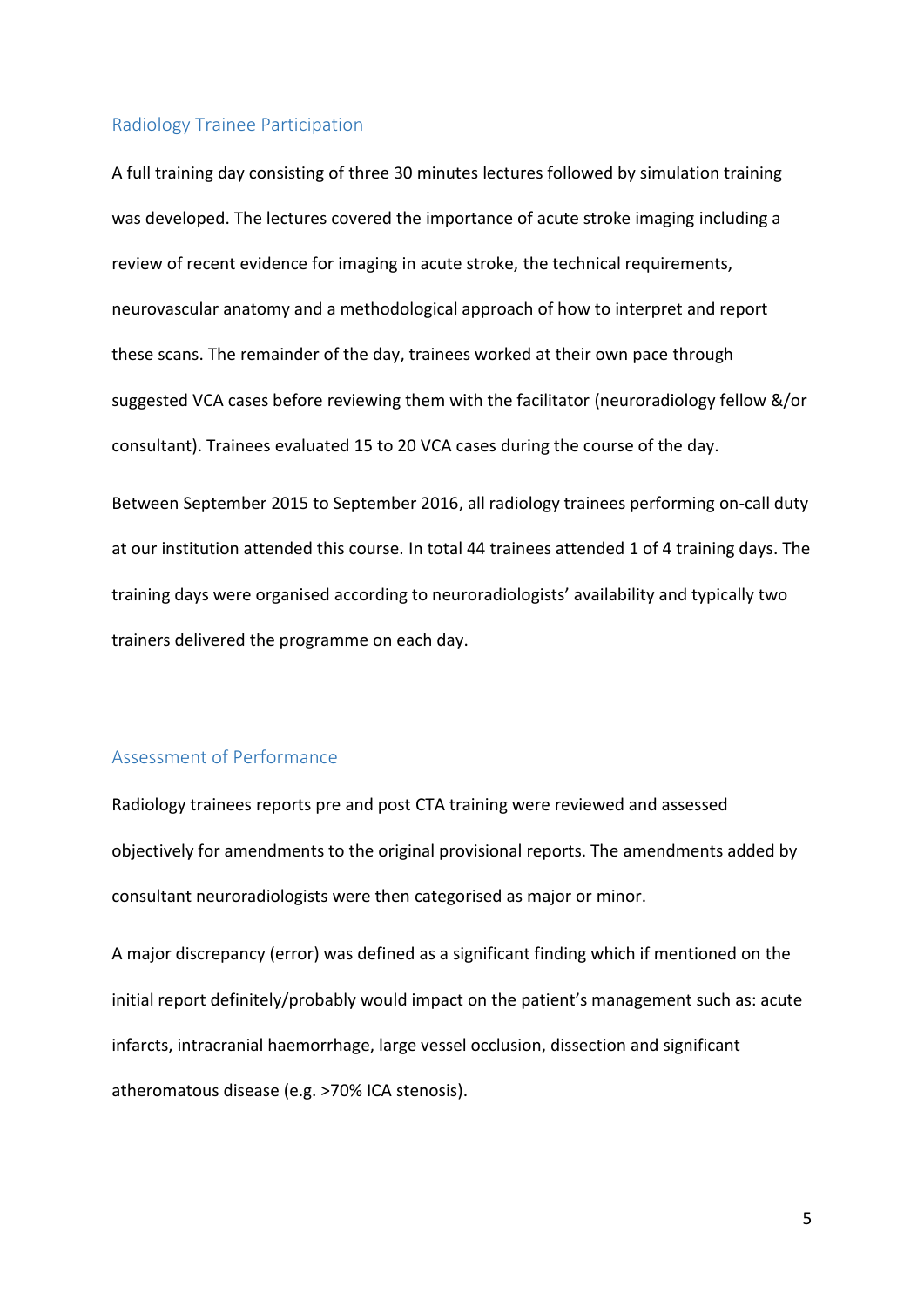A minor discrepancy was defined as a not clinically significant reporting error, which would definitely/probably not have any impact on the acute management for the patient e.g.: old strokes, less than 50% internal carotid artery (ICA) atheroma and/or stenosis, other incidental findings such as small aneurysms, small meningioma, thoracic lymph nodes, etc.

#### Figures 3-4 demonstrate examples of both major and minor discrepancies.

Data collected included the date of scan, patient ID, age, sex, provisionally reporting trainee, year of training, time of report, CTA training status (pre/post), any neuroradiologist amendments and any other relevant report details. We performed simple logistic regression analyses using IBM SPSS Statistics, version 23, Armonk, NY: IBM Corp. to assess the pre and post training error rates, including total, minor and major error rates.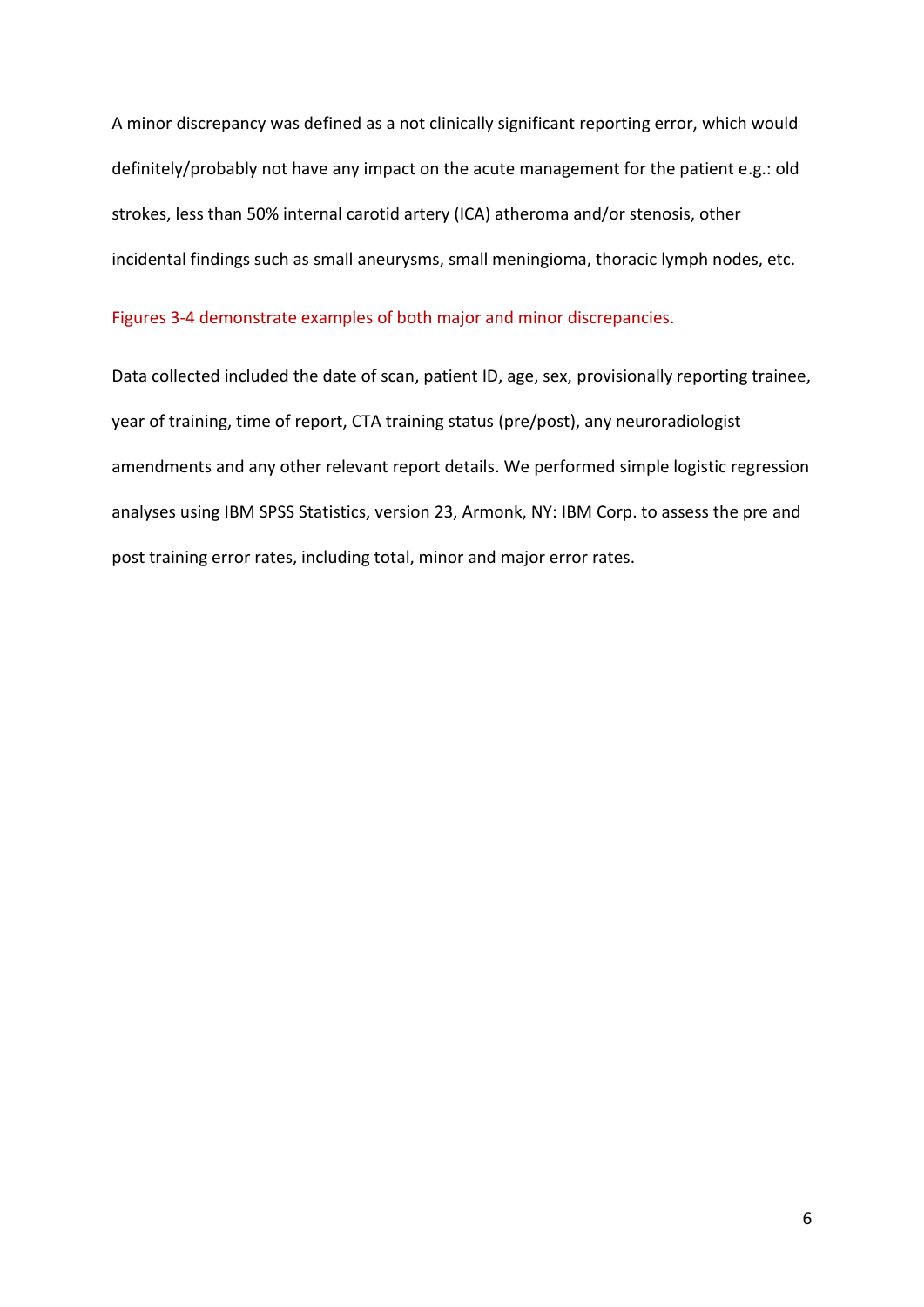# **Results**

Forty-eight radiology trainees had their reports reviewed retrospectively over a period of one year. As the CTA training was delivered over a period of time (4 sessions) and typically trainees rotate through different hospitals, we assessed reports from 21 trainees who had attended the CTA training and 27 trainees who had not. Six of the 48 registrars had both pre and post CTA training reports and this group was analysed as a subset. 252 reports were reviewed in total - 147 of them being done pre- and 105 done post CTA training.

Examining trainees' seniority, slightly more in the pre CTA training group of reports (58% vs 51%) were by more experienced trainees, year 4 and 5. This is because CTA training was preferentially first delivered to the most junior registrars (year 2 and 3) who are on-call.

In the control (pre CTA training) group 57 out of 147 reports on CT/CTA examinations were amended due to a perceptual/reporting discrepancy (error), a total discrepancy rate of 39%. In the intervention group (post CTA training) 36 out of 105 reports were amended, a total discrepancy rate of 34%.

In the control group there were 17/147 reports on CT/CTA examinations with major discrepancies, a rate of 12%. In the intervention group, there were 4/105 major discrepancies, a rate of 4%.

In terms of minor discrepancies, the control group reports had 40/147 discrepancies, a minor discrepancy rate of 27%; the intervention group reports had 32 minor discrepancies out of 105 examinations reviewed, a minor error rate of 30%.

The improvement in total errors was not statistically significant;  $p=0.467$ , odds ratio (OR) = 1.214, 95% CI = 0.720 to 2.046. The reduction in the major discrepancy rate was statistically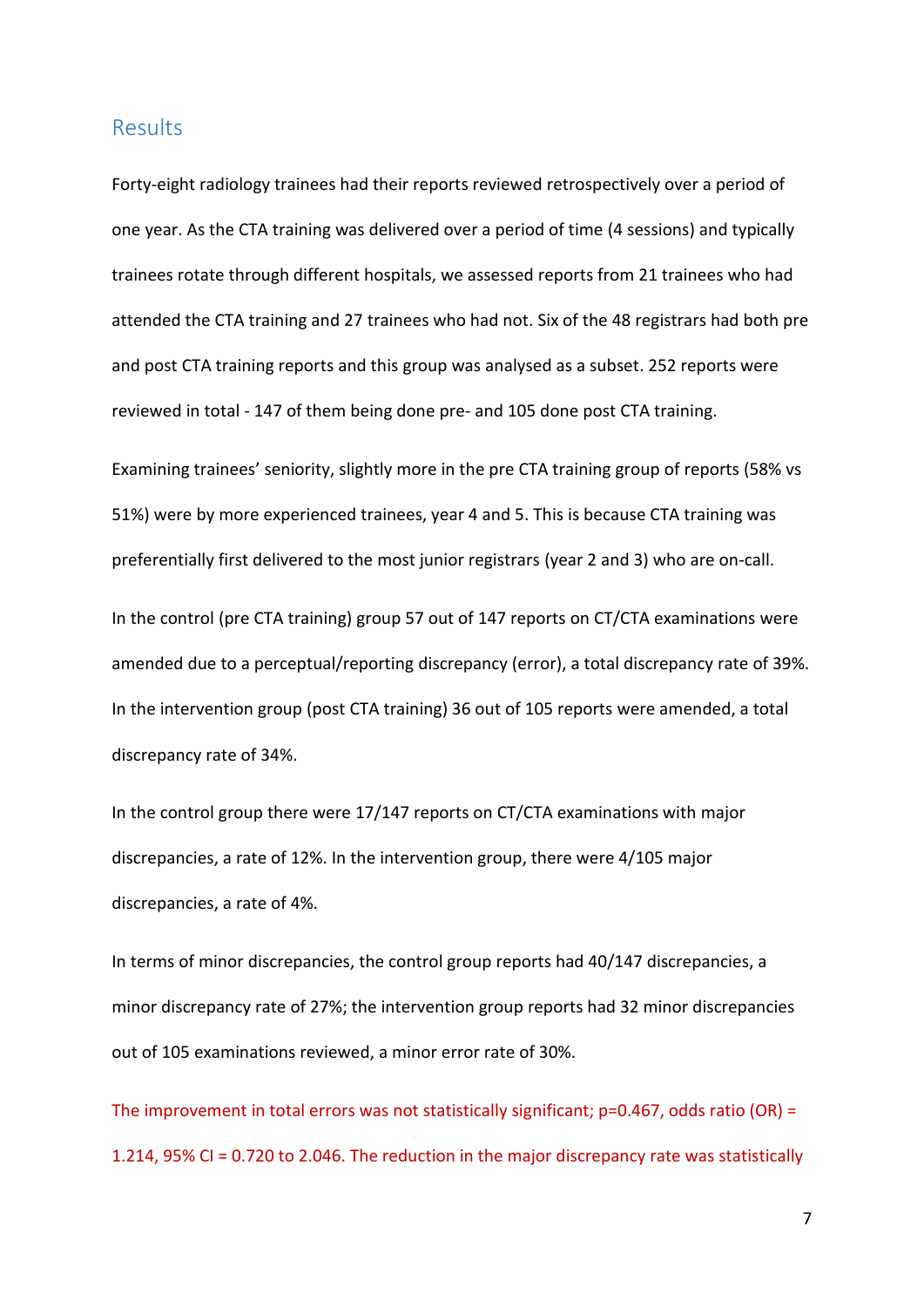significant, p=0.037, OR = 3.302, 95% CI = 1.078 to 10.118. The small increase in minor errors was not significant and simple logistic regression demonstrated p=0.572, OR = 0.853, 95% CI = 0.491 to 1.481.

Subset analysis on 6 trainees with both pre and post CTA training reports was performed, who in total reported 69 examinations (Figure 5). Thirty-three reports were done pre CTA training and 36 reports post training. The maximum time lapse between training and the assessed on-call reports were between four to six months. The total discrepancy rate pre-CTA training was 48% (16/33) which improved to 25% (9/36) post training;  $p=0.046$ , OR = 2.824, 95% CI = 1.021 to 7.810. The major discrepancy rate substantially improved from 15% (5/33) to 0% (0/36). Logistic regression was inappropriate for analysing major discrepancy rate because zero cases had major discrepancies post-training. Similarly, this prevented the calculation of an OR. A Fisher's exact test was used to calculate significance, p=0.021. The minor discrepancy in this trainee subset was 33% (11/33) pre training, improving to 25%  $(9/36)$  post CTA training, a non-statistically significant improvement, p=0.447, OR = 1.5, 95%  $CI = 0.527$  to 4.267.

Overall, 73% of trainees reported feeling more confident with reporting CTAs after attending the VCA training.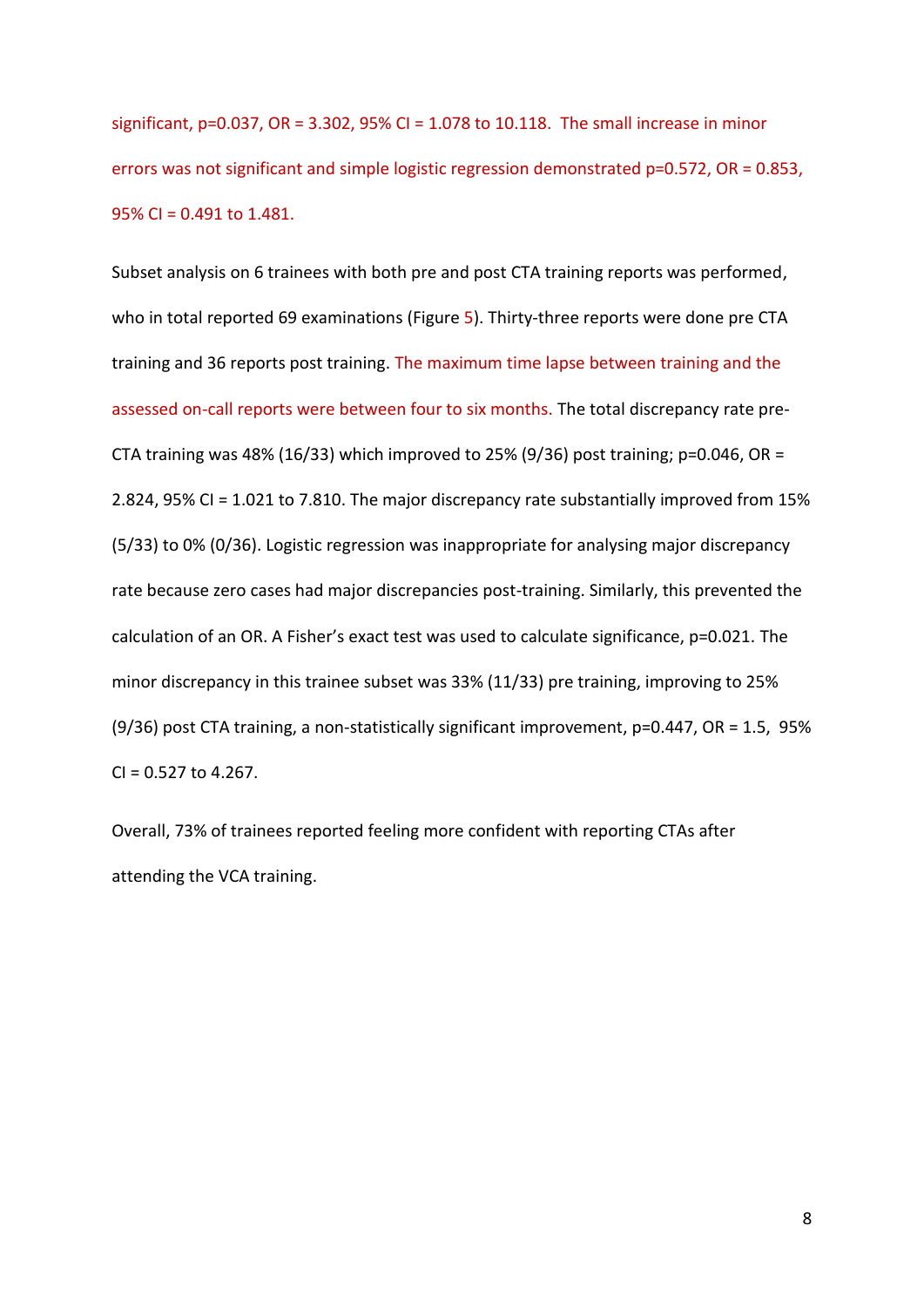### **Discussion**

The rate of major discrepancies in our study is in line with professional society rates of 3- 30% <sup>15</sup> . We have found that registrar attendance to a focussed 1-day stroke CTA course built around a VCA to provide simulation training significantly decreased the rate of major errors from 12% to 4%, which is within the lower range of accepted radiology discrepancy rates. Similarly, the subset of registrars which attended our course and had both pre and post CTA training reports, improved their major discrepancy rate from 15% to 0%. Overall, the CTA training intervention had a significant impact on the major discrepancy rate. This is the most important aspect as these radiology trainee provisional reports are the imaging interpretation that will immediately impact hyperacute stroke patient management. It is important for radiology trainees to have adequate experience and a good method of assessing stroke CT examinations if they are to safely, accurately and expeditiously report acute on-call stroke scans. The time pressure in hyperacute stroke management dictates that considerable weight is given to the initial CT/CTA report, particularly out of hours.

Ultimately this training has led to improved acute identification of patients who may benefit from thrombectomy.

This intervention allows the registrars to have an educational tool that closely mimics on-call in a safe learning environment with review of entire CT/CTA study and ability to manipulate images by windowing, zooming etc. as they would in the on-call setting. This has the advantage of allowing trainees to independently evaluate the scan and find the relevant pathology rather than just pointing to them the findings of interest. This is more challenging and every trainee has the opportunity to assess and go through scans at their own time, not just observing reporting. In terms of both building confidence and more objectively in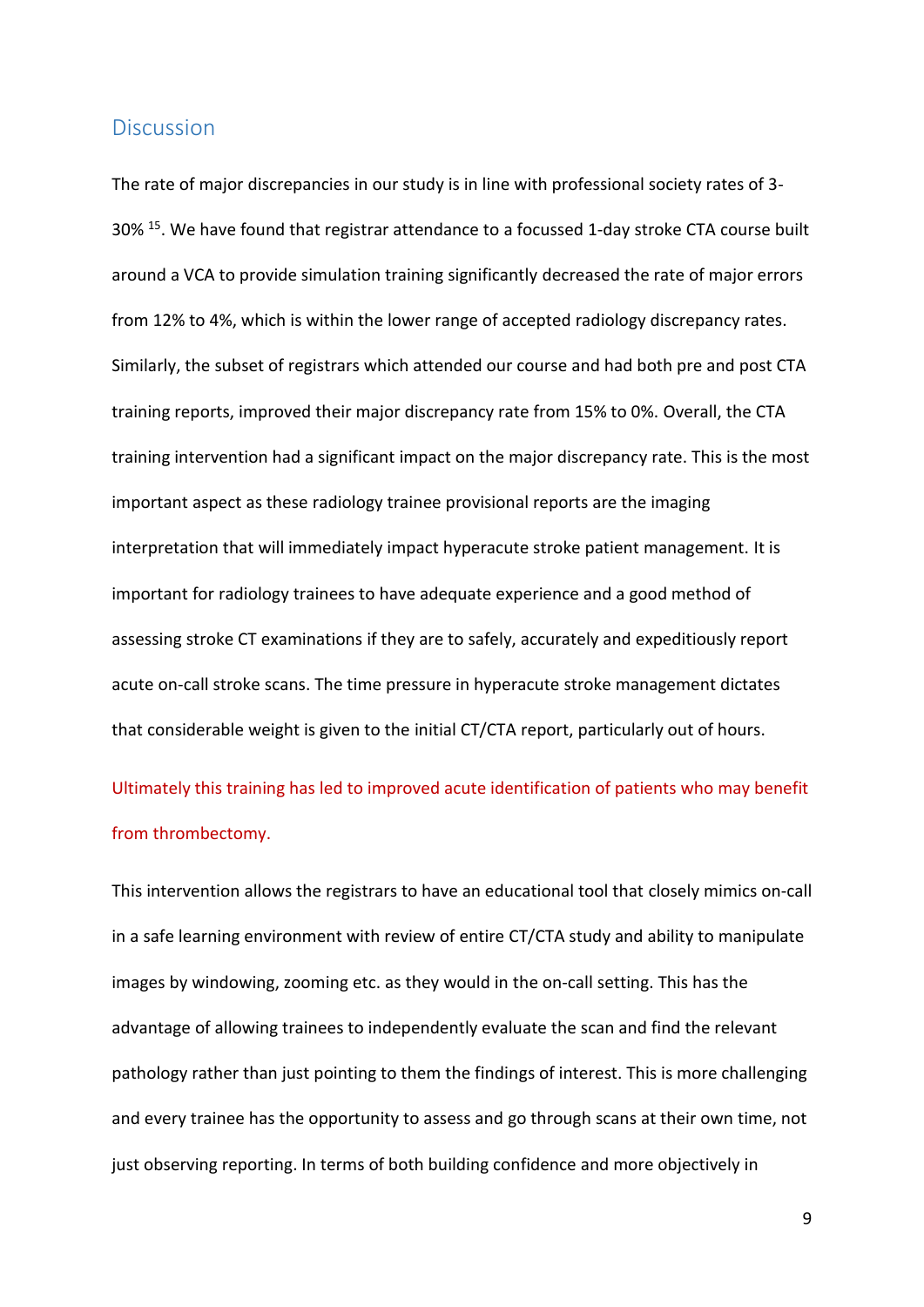diagnostic performance - prospectively assessed by discrepancy rates- the intervention has proved successful. The feedback from the radiology trainees was excellent and an online resource to complement the training day has been developed. The CTA interpretation intervention has also been used for other groups including consultant radiologists, radiographers and stroke physicians. Based on published experience in studies examining stroke imaging interpretation we would not expect the training benefit to be limited to radiologists (whatever their experience) but also to extend to stroke physicians, neurologists etc.<sup>16</sup> This approach could be used to train general consultant radiologists working in DGHs or working for outsourcing companies and a similar model of assessment could be implemented to assess discrepancies.

One of the limitations of this study is the relatively small study size. Another is the staggered training period of one year due to the off-site location of the training facility and the trainee and neuroradiology staff availability. Due to this and because trainees move in and out of the on-call rota on rotation to other hospitals a group comparison was performed.

A previous large study on resident on-call discrepancy rates has identified neuroradiologic head CT studies as having the highest overall major discrepancy rates 7. The same study showed that focussed teaching on the specific topics that had the largest number of discrepant reports, led to a statistically significant improvement in subsequent trainee reports <sup>17</sup>. Similarly, in our study we have shown that focused stroke CTA training significantly improved major discrepancy rate. The next question is whether one session is enough, or whether refresher sessions need to be organised to keep up this skill in radiologists who do not routinely report stroke CTA examinations.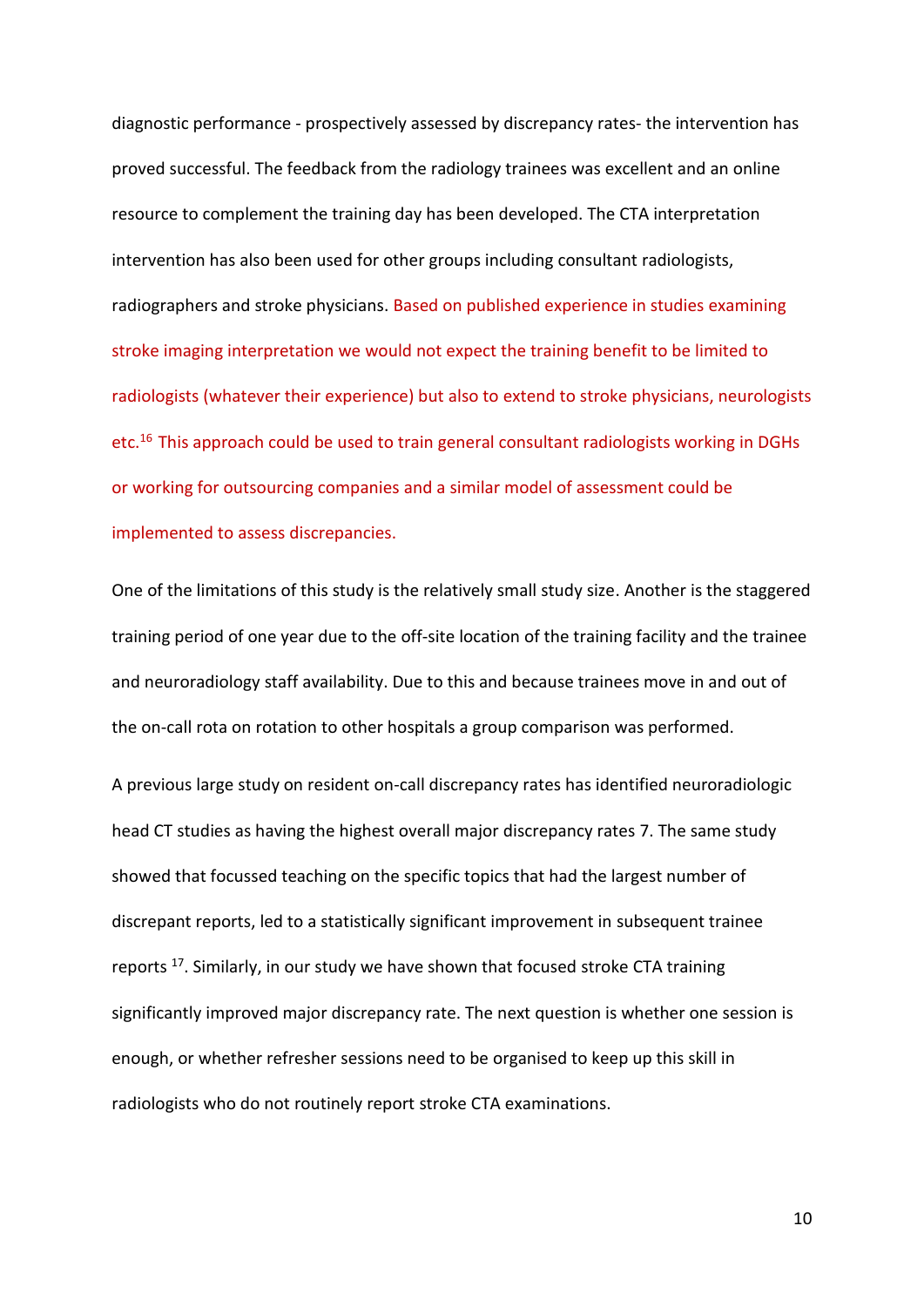A stroke CTA training intervention using a validated case archive within a simulation facility has proved highly successful in one English region. The reporting accuracy of general radiology trainees with a range of experience improved. Most importantly, the major discrepancy rate significantly decreased. We feel that this is a very useful tool in the training of professionals in CTA interpretation for hyperacute stroke symptoms. It indicates that most radiologists undertaking such a learning process likely do not need extensive training to reach acceptable competency levels in stroke CTA (very low major error rate).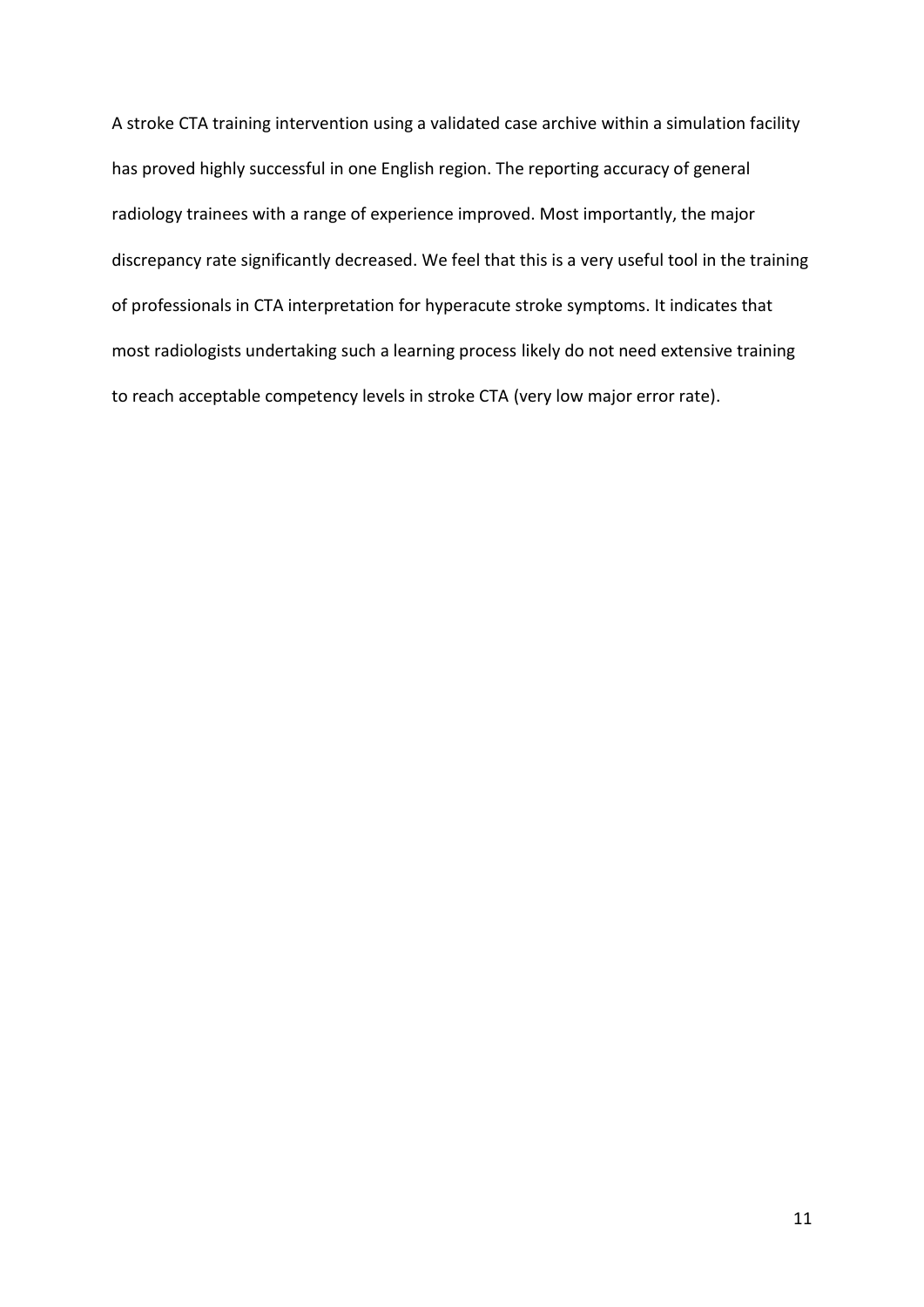# References

- 1. WHO. WHO | The top 10 causes of death. 2016. Available at: http://who.int/mediacentre/factsheets/fs310/en/. Accessed March 4, 2016.
- 2. NICE. Stroke and transient ischaemic attack in over 16s : diagnosis and initial management. *Nice Guidel*. 2008;CG68(July).
- 3. Berkhemer OA, Fransen PSS, Beumer D et al. A Randomized Trial of Intraarterial Treatment for Acute Ischemic Stroke. *N Engl J Med*. 2015;372:11-20. doi:10.1056/NEJMoa1411587.
- 4. Goyal M, Demchuk AM, Menon BK, et al. Randomized Assessment of Rapid Endovascular Treatment of Ischemic Stroke. *N Engl J Med*. 2015:1-12. doi:10.1056/NEJMoa1414905.
- 5. Saver JL, Goyal M, Bonafe A, et al. Stent-Retriever Thrombectomy after Intravenous t-PA vs. t-PA Alone in Stroke. *N Engl J Med*. 2015:1-11. doi:10.1056/NEJMoa1415061.
- 6. Campbell BCV, Mitchell PJ, Kleinig TJ, et al. Endovascular Therapy for Ischemic Stroke with Perfusion-Imaging Selection. *N Engl J Med*. 2015:150211090353006. doi:10.1056/NEJMoa1414792.
- 7. Jovin TG, Chamorro A, Cobo E, et al. Thrombectomy within 8 Hours after Symptom Onset in Ischemic Stroke. *N Engl J Med*. 2015:150417035025009. doi:10.1056/NEJMoa1503780.
- 8. Mocco J, Zaidat OO, Von Kummer R, et al. Aspiration Thrombectomy after Intravenous Alteplase Versus Intravenous Alteplase Alone. *Stroke*. 2016;47(9):2331- 2338. doi:10.1161/STROKEAHA.116.013372.
- 9. Muir KW, Ford GA, Messow C-M, et al. Endovascular therapy for acute ischaemic stroke: the Pragmatic Ischaemic Stroke Thrombectomy Evaluation (PISTE) randomised, controlled trial. *J Neurol Neurosurg Psychiatry*. 2016:jnnp-2016-314117. doi:10.1136/jnnp-2016-314117.
- 10. Bracard S, Ducrocq X, Mas JL, et al. Mechanical thrombectomy after intravenous alteplase versus alteplase alone after stroke (THRACE): a randomised controlled trial. *Lancet Neurol*. 2016;15(0):1138-47. doi:10.1016/S1474-4422(16)30177-6.
- 11. Nice. Mechanical clot retrieval for treating acute ischaemic stroke. *Nice*. 2016;IPG548(February):1-10.
- 12. Smith WS, Lev MH, English JD, et al. Significance of large vessel intracranial occlusion causing acute ischemic stroke and tia. *Stroke*. 2009;40(12):3834-3840. doi:10.1161/STROKEAHA.109.561787.
- 13. Muir KW, White P. HERMES: Messenger for stroke interventional treatment. *Lancet*. 2016;387(10029):1695-1697. doi:10.1016/S0140-6736(16)00351-2.
- 14. Rosset A, Spadola L, Ratib O. OsiriX: An open-source software for navigating in multidimensional DICOM images. *J Digit Imaging*. 2004;17(3):205-216.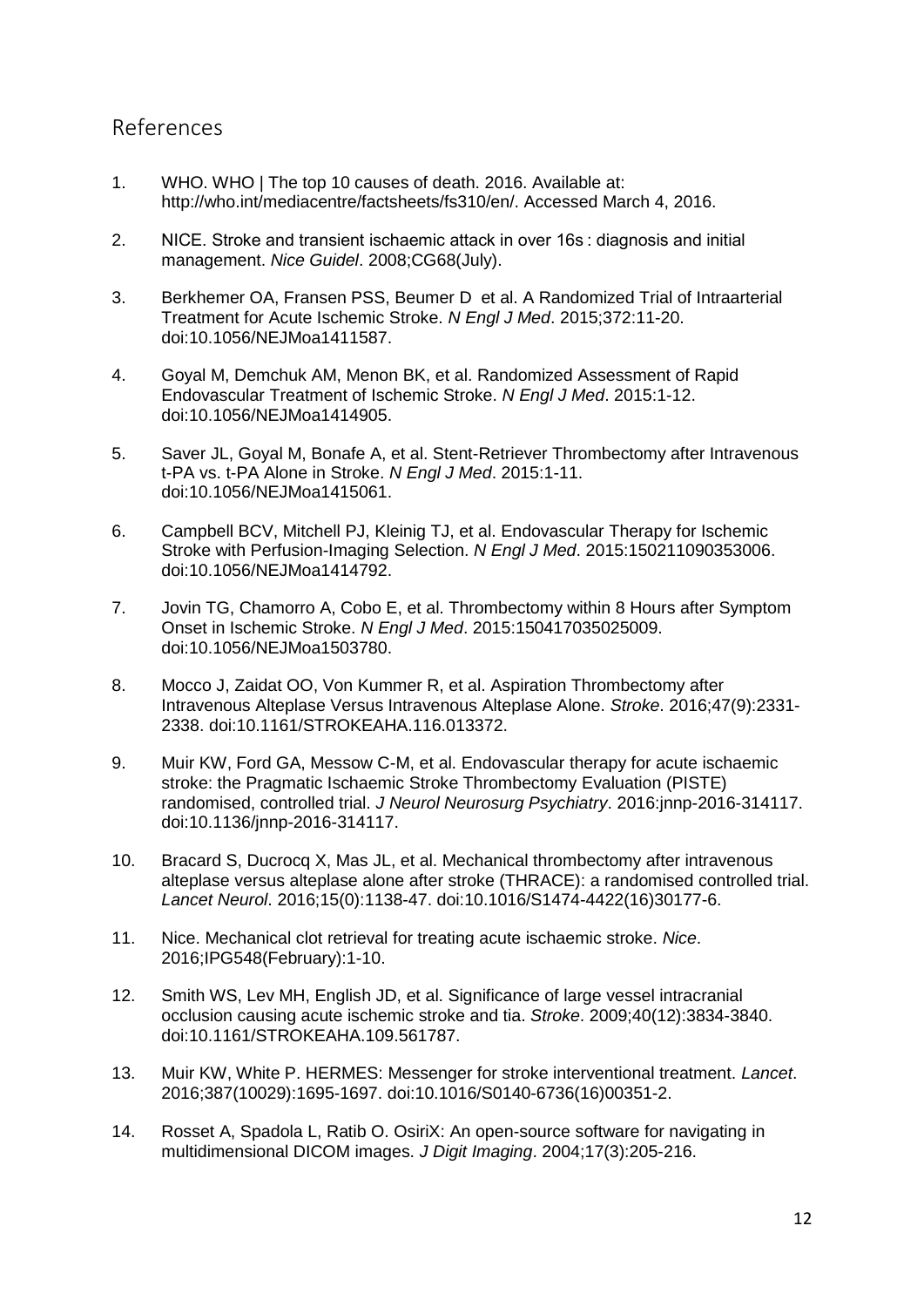- 15. The Royal College of Radiologists. Standards for Learning from Discrepancies meetings. 2014. Available at: https://www.rcr.ac.uk/sites/default/files/publication/BFCR(14)11\_LDMs.pdf.
- 16. Wardlaw JM, Farrall AJ, Perry D et al. Factors influencing the detection of early CT signs of cerebral ischemia: an internet-based, international multi-observer study. *Stroke* 2007;38:1250-67
- 17. Itri JN, Redfern RO, Scanlon MH. Using a Web-Based Application to Enhance Resident Training and Improve Performance On-call. *Acad Radiol*. 2010;17(7):917- 920. doi:10.1016/j.acra.2010.03.010.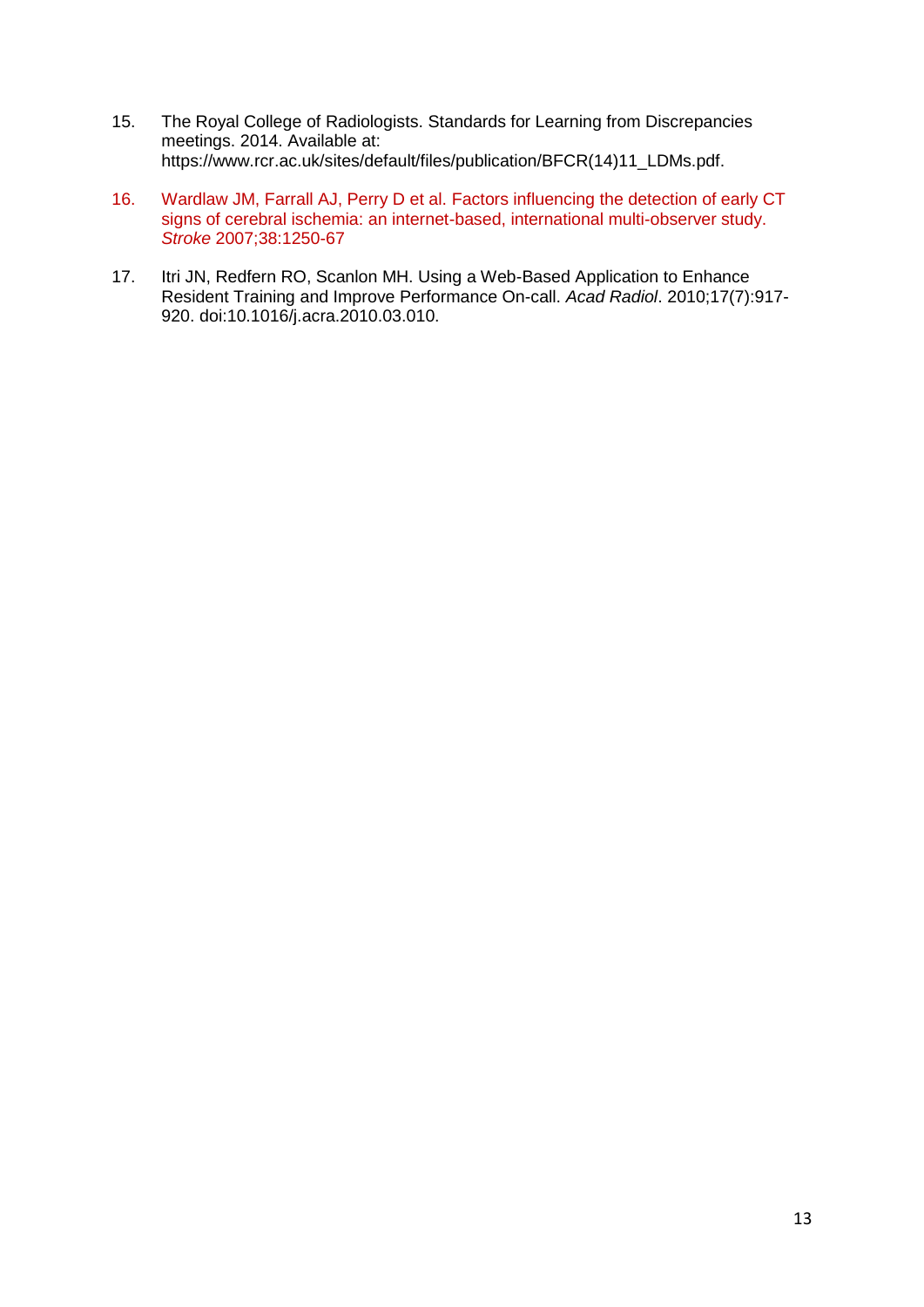# Figures Legend

**Figure 1.** Osirix user interface. Main window with all the expected menu options at the top, including ROI and Plug-ins, with each one of these having further sub-menus. Under this all the basic study functions are present in a toolbar, including import/export, anonymization, report, search function and these can be customised to your preferences. On the left side the Albums and the Locations as well as any current Activity are shown. The main database window shows the different cases available. Under this, once a case is clicked on, the quick viewer window shows the different sequences available on the left and on the right the selected series can be scrolled through for a quick overview. To open the viewer window, either double click a patient or a series from the quick viewer window.

**Figure 2.** Osirix viewer. This has a similar interface with the menu bar at the top and the toolbar underneath which has all the expected basic functions like windowing, zooming, measuring and more advanced functions like reconstructions and vessel analysis. The toolbar can be customised and further more advanced plugins can also be downloaded and added to Osirix. The scan series are displayed on the left side and once you click on one, this will open in the main viewing window on the right side.

**Figure 3.** Major error example. An 83 years old lady who presented acutely with left sided neglect, left arm and leg weakness, dysarthria and dysphagia. The provisional report did not identify the low attenuation changes in the right insula (a), the dense M2 vessel on the pre-